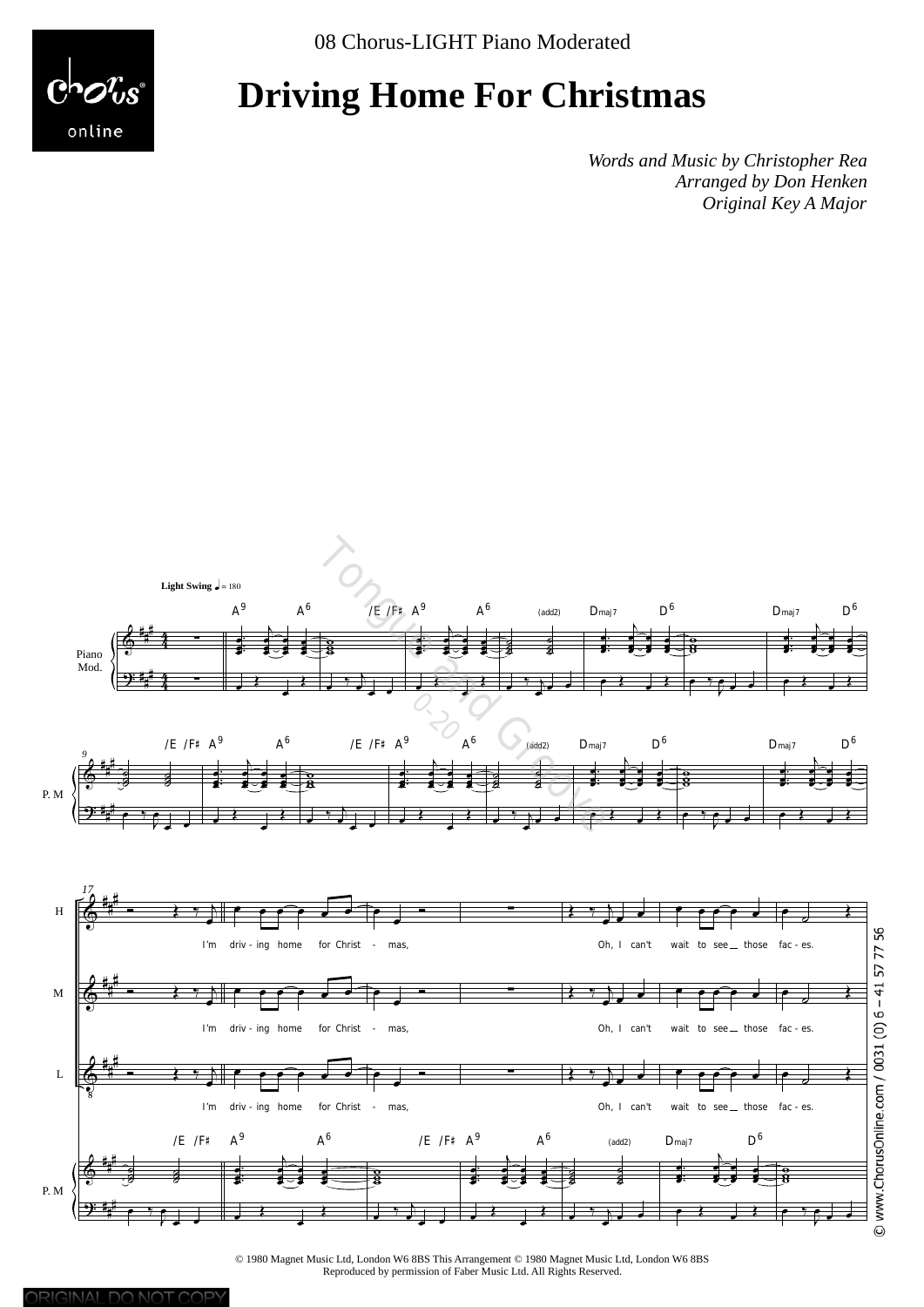## 2 Driving Home For Christmas

08 Chorus-LIGHT Piano Moderated

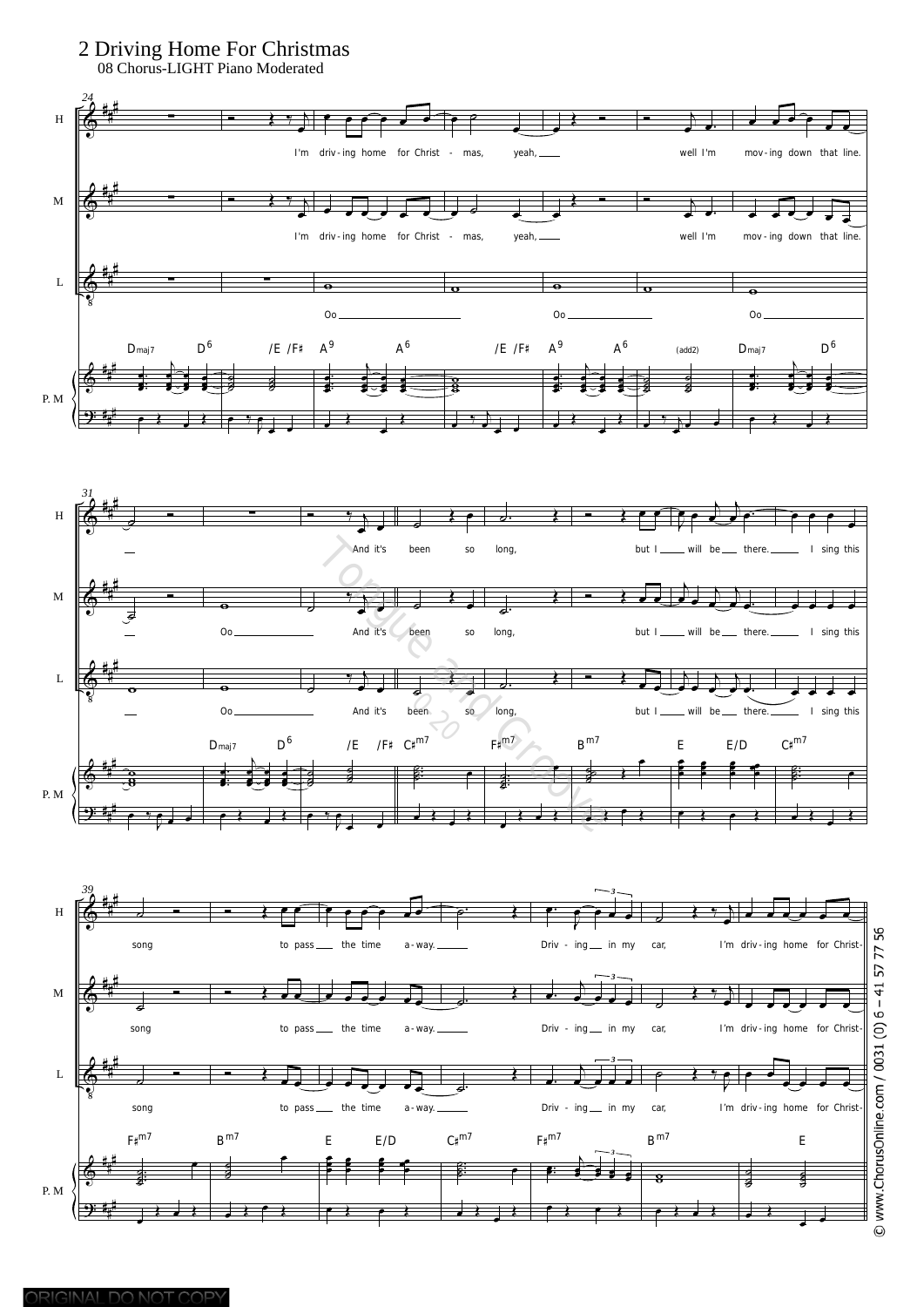#### Driving Home For Christmas 3 08 Chorus-LIGHT Piano Moderated

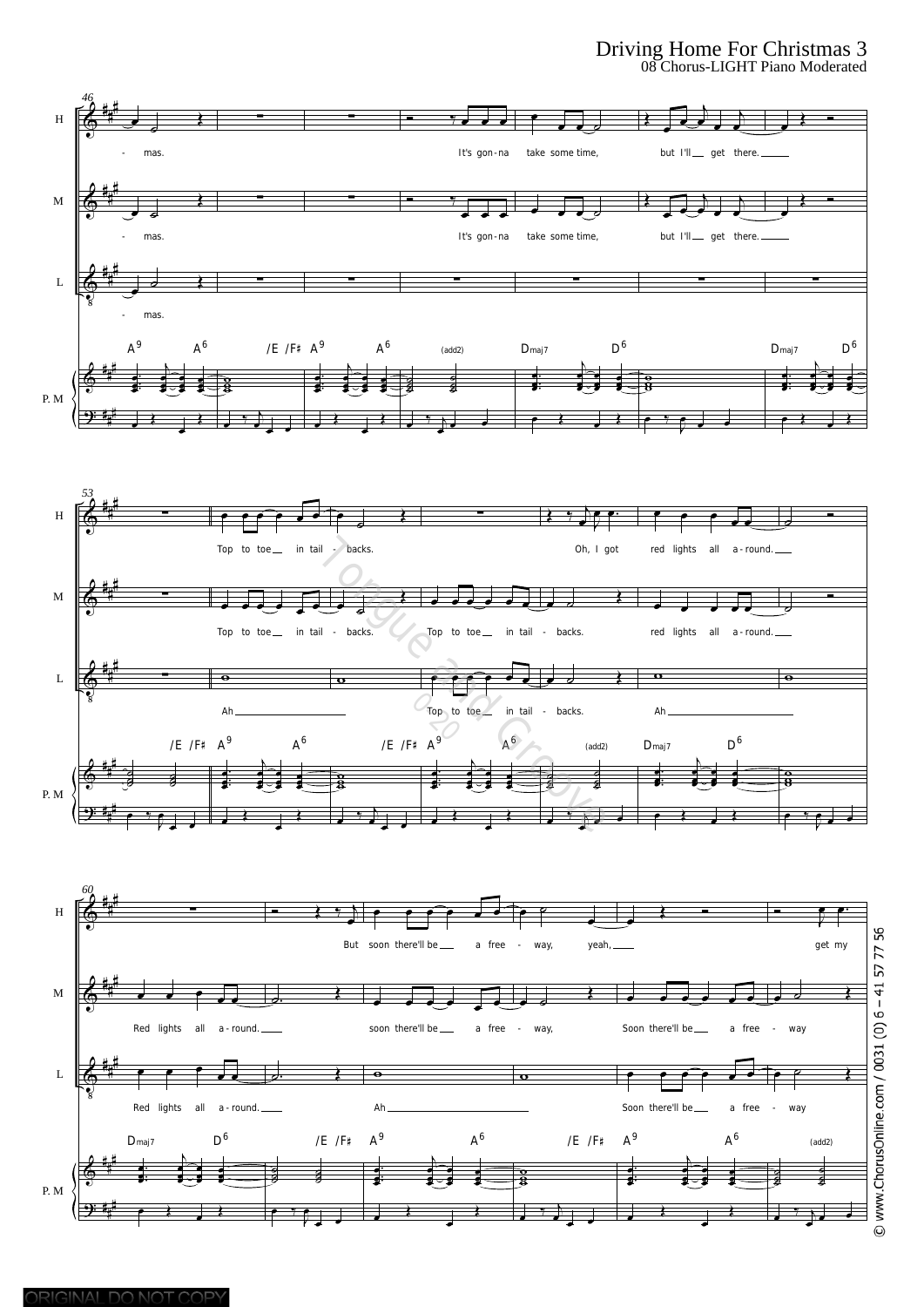

ORIGINAL DO NOT COPY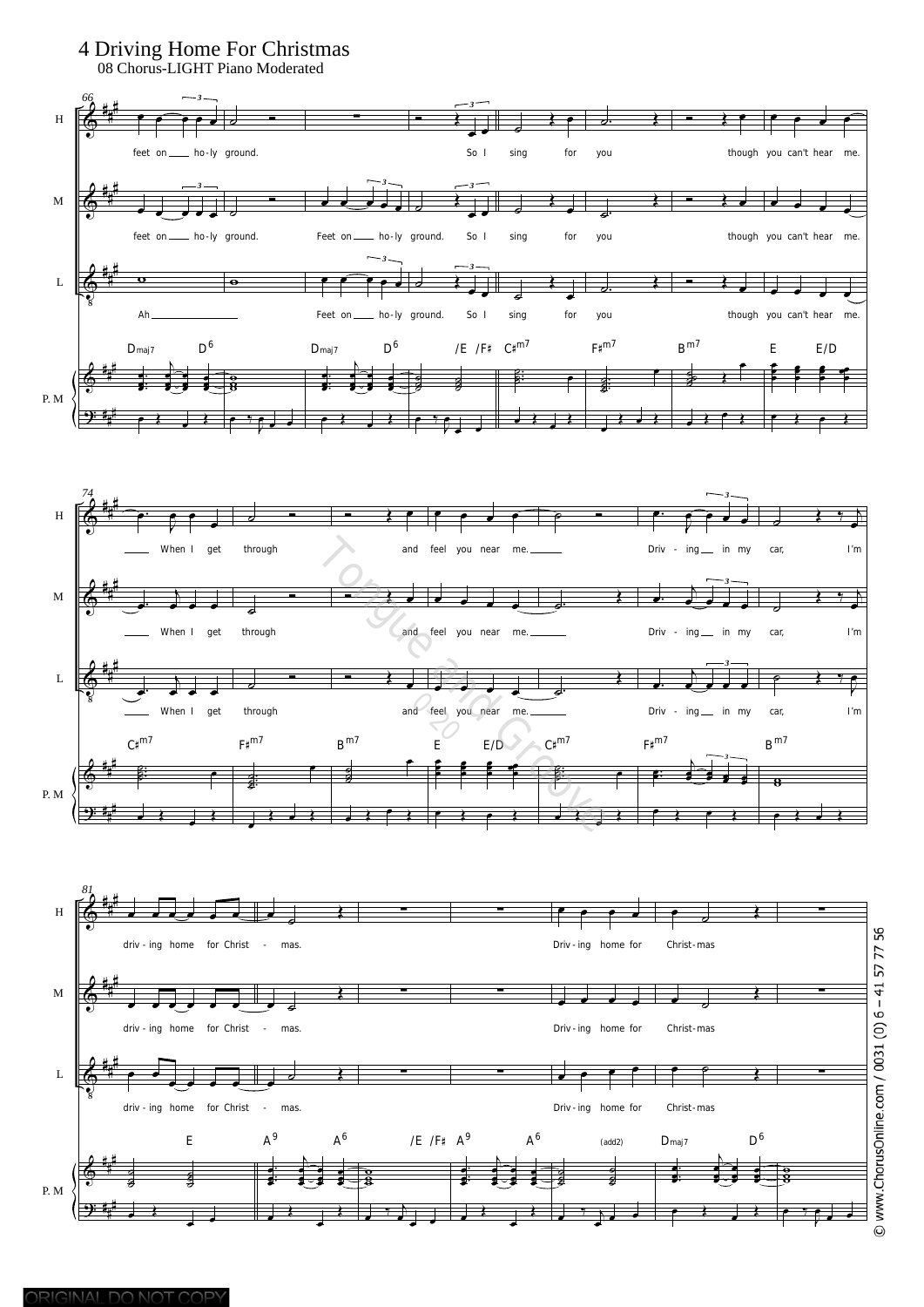### Driving Home For Christmas 5 08 Chorus-LIGHT Piano Moderated

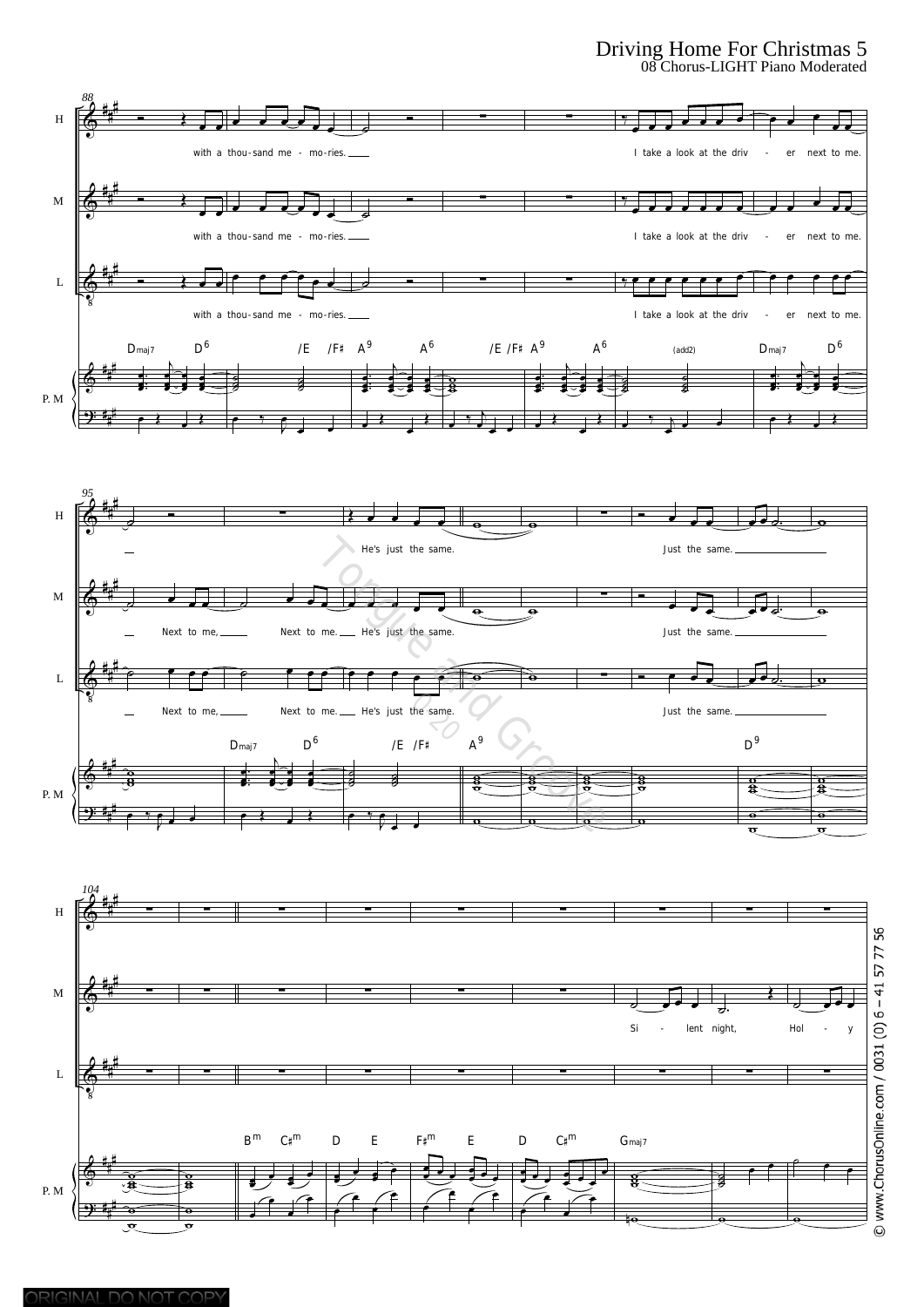## 6 Driving Home For Christmas

08 Chorus-LIGHT Piano Moderated

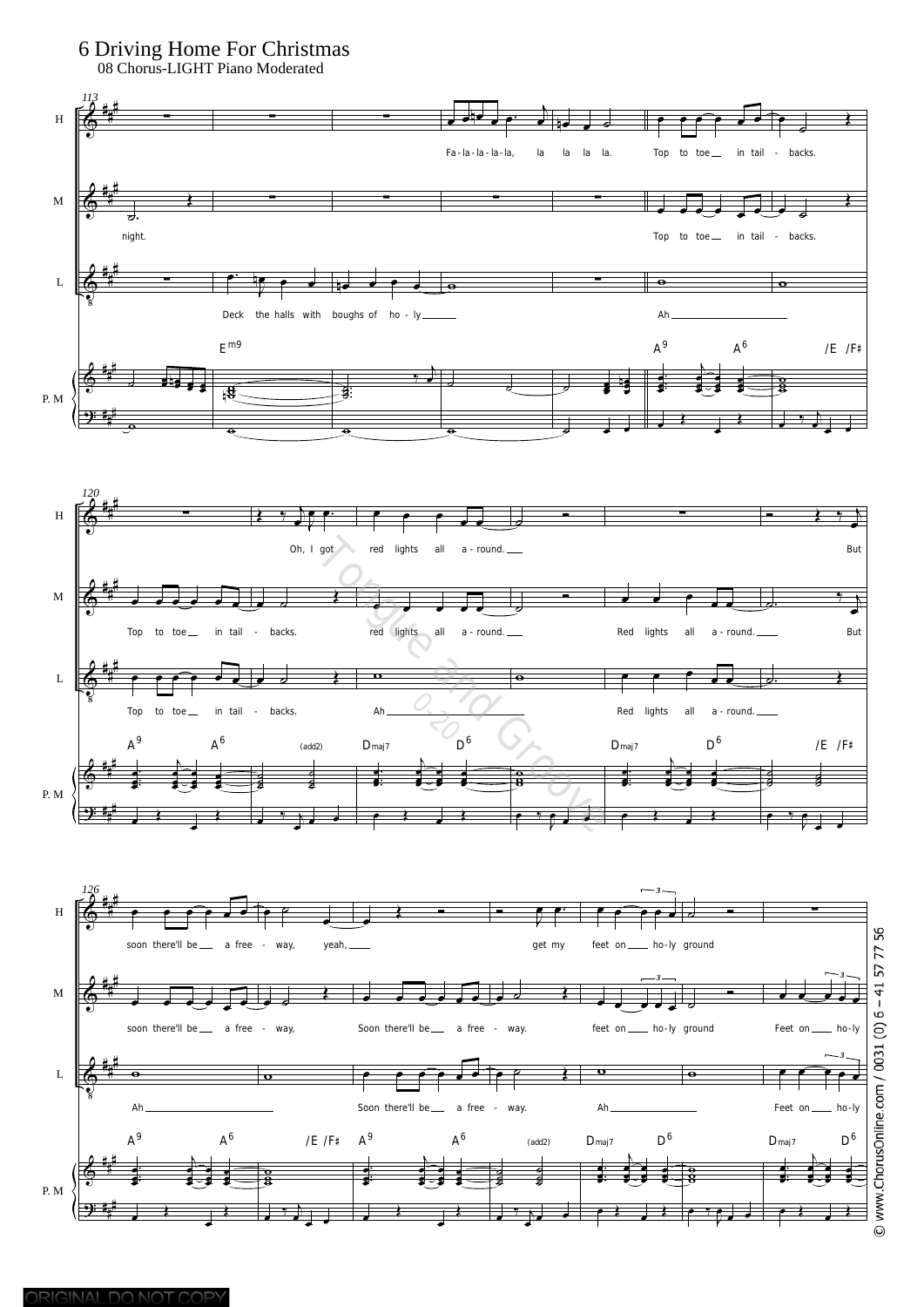#### Driving Home For Christmas 7 08 Chorus-LIGHT Piano Moderated

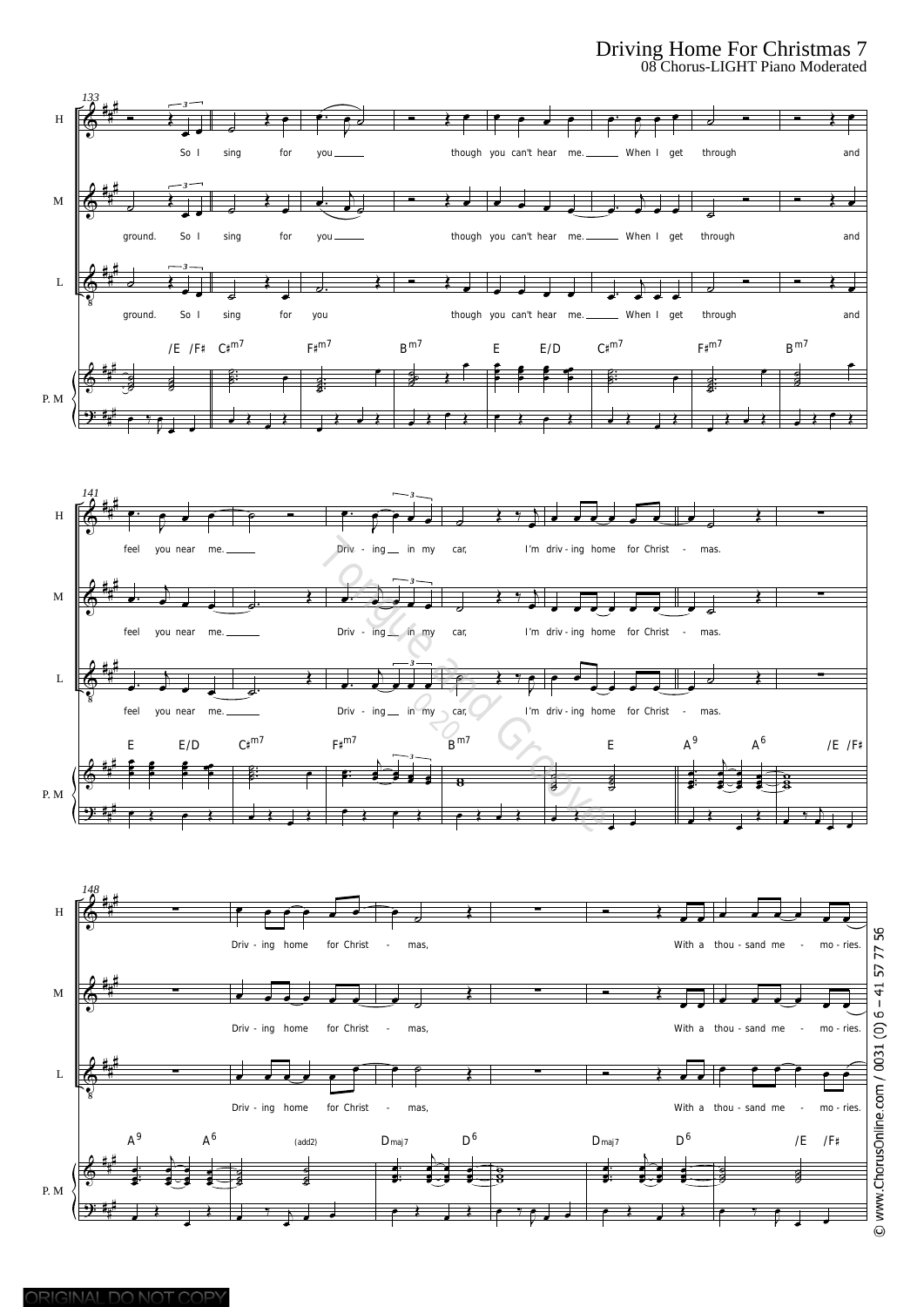

ORIGINAL DO NOT COPY